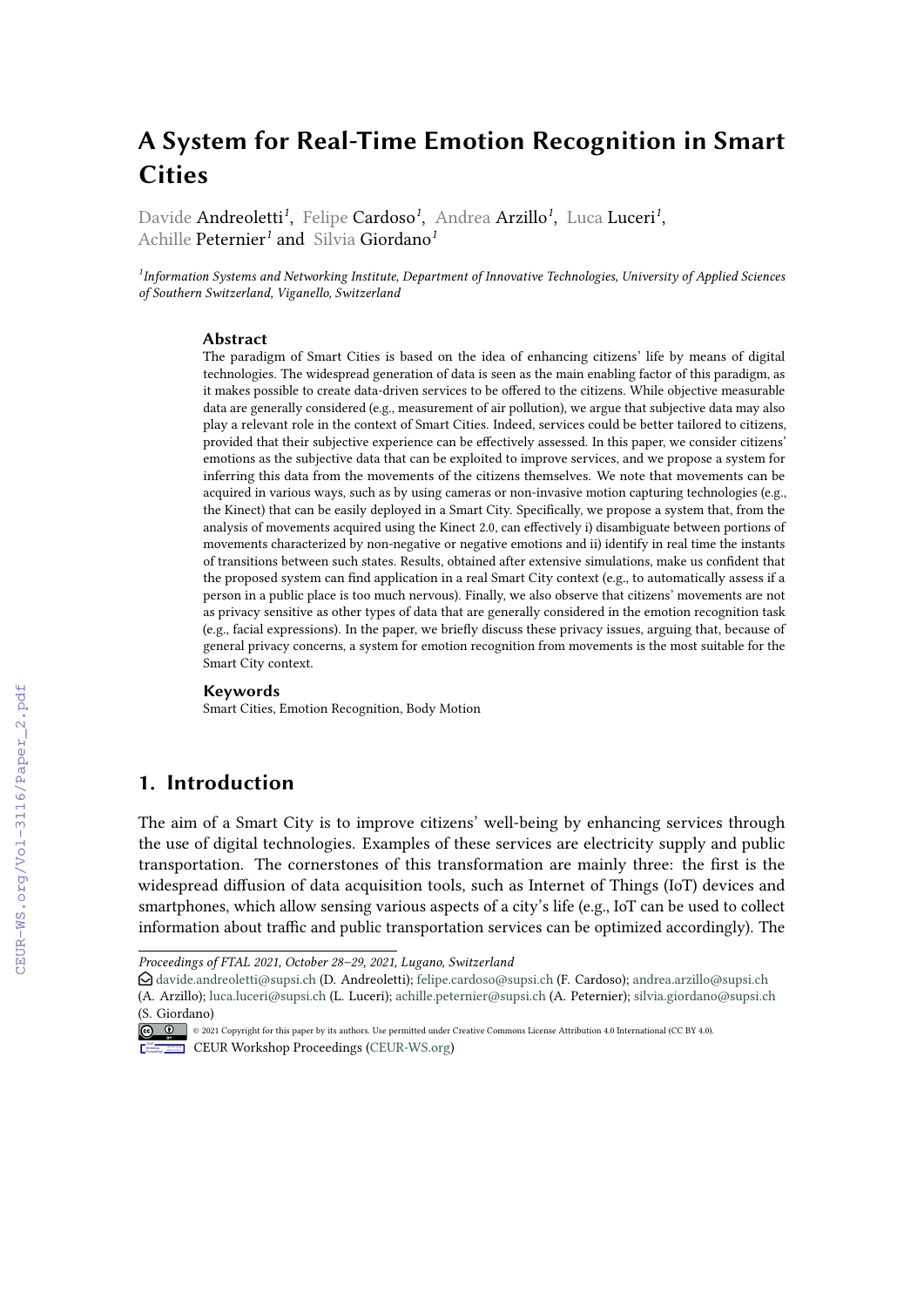second is the improvement of artificial intelligence, which allows inferring valuable insights from the collected data. The third is the consolidation of next generation telecom network (i.e., the 5G), which enables low-latency data communication and processing. The combination of these factors enables real-time data-driven service optimization.

In general, the optimization of services in a Smart City is not performed based on subjective data. For instance, traffic data is used to optimize the route of a public transportation, but the feelings of drivers are not even taken into consideration. While in most of the cases objective data are more relevant than subjective ones, in several scenarios subjective data might help crafting user-tailored services. In this paper, we focus on a specific type of subjective data, i.e., citizens' emotions, and we propose a system for the real-time identification of emotions of a person from her body's movements. We observe that the emotions of a person are an entry point for understanding her perception of the situations she lives. Indeed, emotions carry relevant information about the unverbalized concerns of a person, and are considered a very relevant implicit feedback in a number of scenarios (e.g., the possibility to adapt a service to the current emotion of its user is a desirable feature of new-generation human-computer interfaces). Let us note that the emotions of citizens can be valuable in the context of Smart Cities as well. For instance, emotions can be analyzed in a smart shop to evaluate the appreciation of a potential customer towards some products or, in relation to public safety, to early assess if a person in a public place is dangerously getting angry. Several existing works have considered the task of emotion recognition in a Smart City scenario (see Section [2\)](#page-2-0).

We observe that most of the data considered in existing emotion recognition solutions carry very sensitive information (e.g., facial expression). Hence, their application might not be desirable in a Smart City scenario, where privacy is a general concern. A less privacy-intrusive approach consists in inferring some person's emotions from the movements of her body. Besides being less privacy intrusive than other techniques, however, this approach is also less effective than others. Indeed, the emotions of a person are much more evident from her facial expression than from her movements. However, given the aforementioned privacy issues, in this work we chose to sacrifice effectiveness in the name of privacy, and we propose a system for the real-time inference of emotion from body's movements.

We observe that, among existing methods, those based on the analysis of body's movements (as we also do in this paper), are by far the least widespread. To explain why this data is less considered than others, various reasons can be speculated. In our view, the most important reason is that inferring the emotion of a person from her body's movements is extremely challenging. To reduce the complexity of the task, in this work we only infer if an emotion is negative or not. We argue that this choice is reasonable in the context of the Smart Cities, where having a rough estimate of one's emotional state (i.e., whether it is a negative one) may suffice.

Please note that, with respect to existing methods, the observed data (i.e., positions and orientations of joints) do not carry a single emotion, but a sequence of non-negative and negative emotional states. The main contribution of this paper is an inference system that detects the instants of transitions between these two emotional states. The proposed system is based on a combination of i) signal pre-processing techniques (employed to find a suitable representation of the observed data), ii) Gradient Boosting classifier (employed to classify portions of the observed data into non-negative and negative classes) and iii) a real-time post-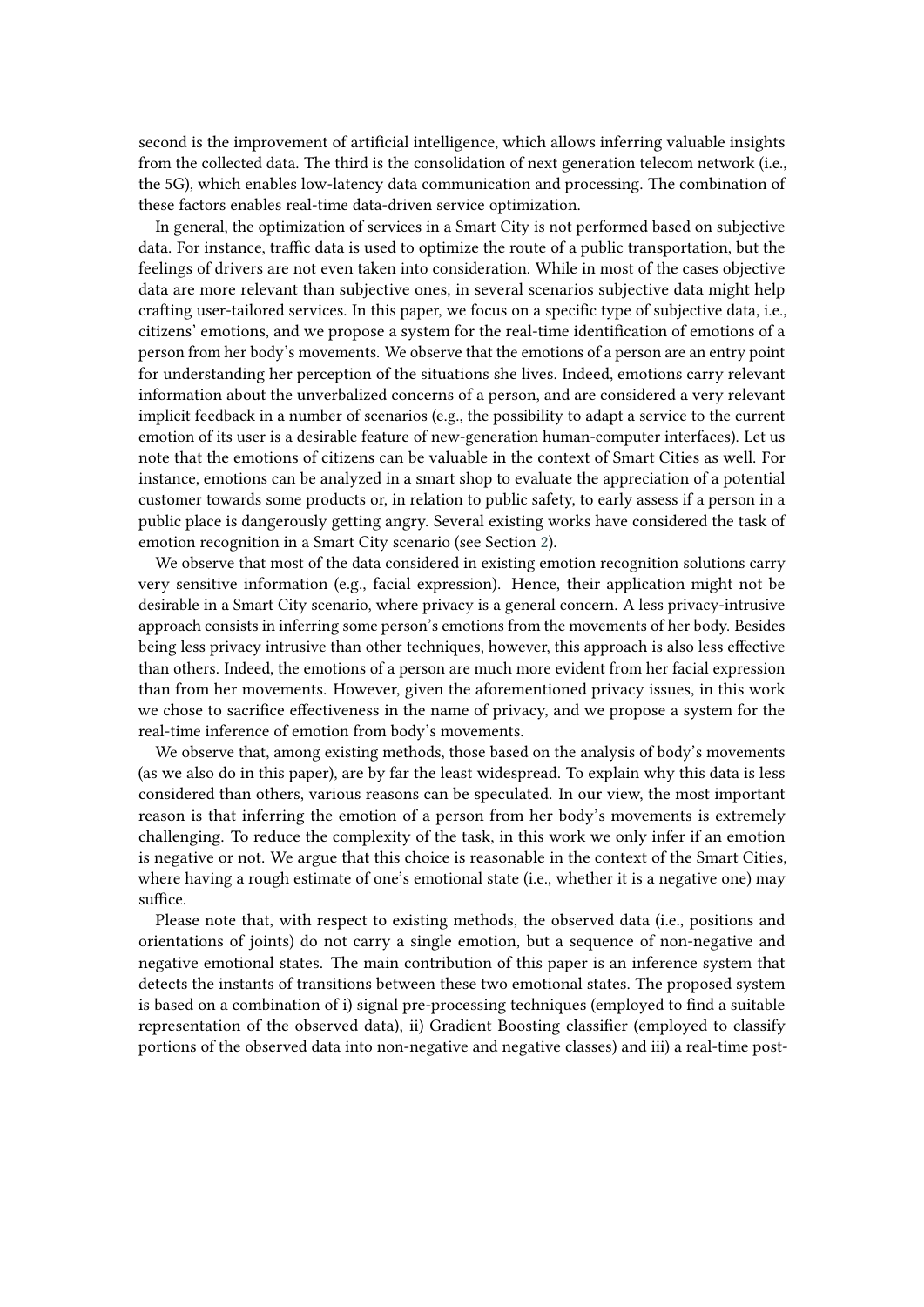processing heuristic that identifies relevant transitions between different emotional states. The performance of the system is measured considering the effectiveness of two sub-tasks: i) classification of portion of the signals into the right emotional class and ii) segmentation of the signal into homogeneous portions, i.e., portions of the observed data that carry the same emotional content. Results, obtained by means of extensive simulations, show that the proposed system can effectively perform both the sub-tasks.

The rest of the paper is structured as follows. In Section [2](#page-2-0) we briefly review existing works in the field emotion recognition, with a particular interest for those employed in a Smart City scenario. Section [3](#page-3-0) formally describes the problem statement that we aim to solve, while Section [4](#page-3-1) presents the system that we propose to solve it. We show the effectiveness of our system in Section [5,](#page-5-0) and we provide conclusive remarks in Section [6.](#page-6-0)

### <span id="page-2-0"></span>**2. Related Work**

Emotion Recognition is a well-investigated research area. An extensive survey of existing methods to perform the emotion recognition task can be found at Ref. [\[1\]](#page-7-0). Existing methods to perform this task mainly differ with respect to i) the type of data from which emotions are inferred and ii) the considered inference system. As for point (i), examples of data from which existing solutions infer emotions are facial expressions [\[2\]](#page-7-1), electroencephalogram [\[3\]](#page-7-2), speech [\[4\]](#page-7-3) and body's movement [\[5\]](#page-7-4). Multi-modal solutions that combine different types of data have also been explored, e.g., [\[6\]](#page-7-5).

As for point (2), a combination of signal processing and machine learning techniques is generally employed. Signal processing techniques are used to pre-process the signal, eventually to extract hand-crafted features designed by experts to capture relevant properties of the signal (e.g., the authors of [\[7\]](#page-7-6) extract the Mel-frequency cepstral coefficients from speech and infer emotions from them). The pre-processed signal is then fed to a machine learning architecture, such as Recurrent Neural Networks and Convolutional Neural Networks in [\[8\]](#page-7-7) and Support Vector Machine [\[9\]](#page-7-8). In this work, we employ a Gradient Boosting Classifier that, to our knowledge, was never previously considered to perform emotion recognition.

Emotion recognition has been considered in relation to Smart Cities only recently. In particular, several works have elaborated on the concept emotion-driven service as a prominent characteristic of futuristic Smart Cities (e.g., [\[10,](#page-7-9) [11\]](#page-7-10)). Most of existing works consider emotion recognition as an enabling technology of improved healthcare systems, in which the physical health status of patients is complemented with the psychological one [\[12\]](#page-7-11). The authors of Ref. [\[13\]](#page-7-12) propose a system that applies sentiment analysis techniques to optimize the organization of some events (e.g., a cultural event that takes place in the city) based on the feedback that citizens provide on their online social networks. A gamification approach enhanced with emotion recognition is proposed in the context of Smart Cities in [\[14\]](#page-7-13). Finally, levering on the seminal work for emotion recognition from the analysis of wireless signals reflected by the human body [\[15\]](#page-7-14), the authors of [\[10,](#page-7-9) [11\]](#page-7-10) propose the concept of IoT barriers, i.e., an array of IoT devices deployed in a Smart City to automatically sense the emotions of citizens.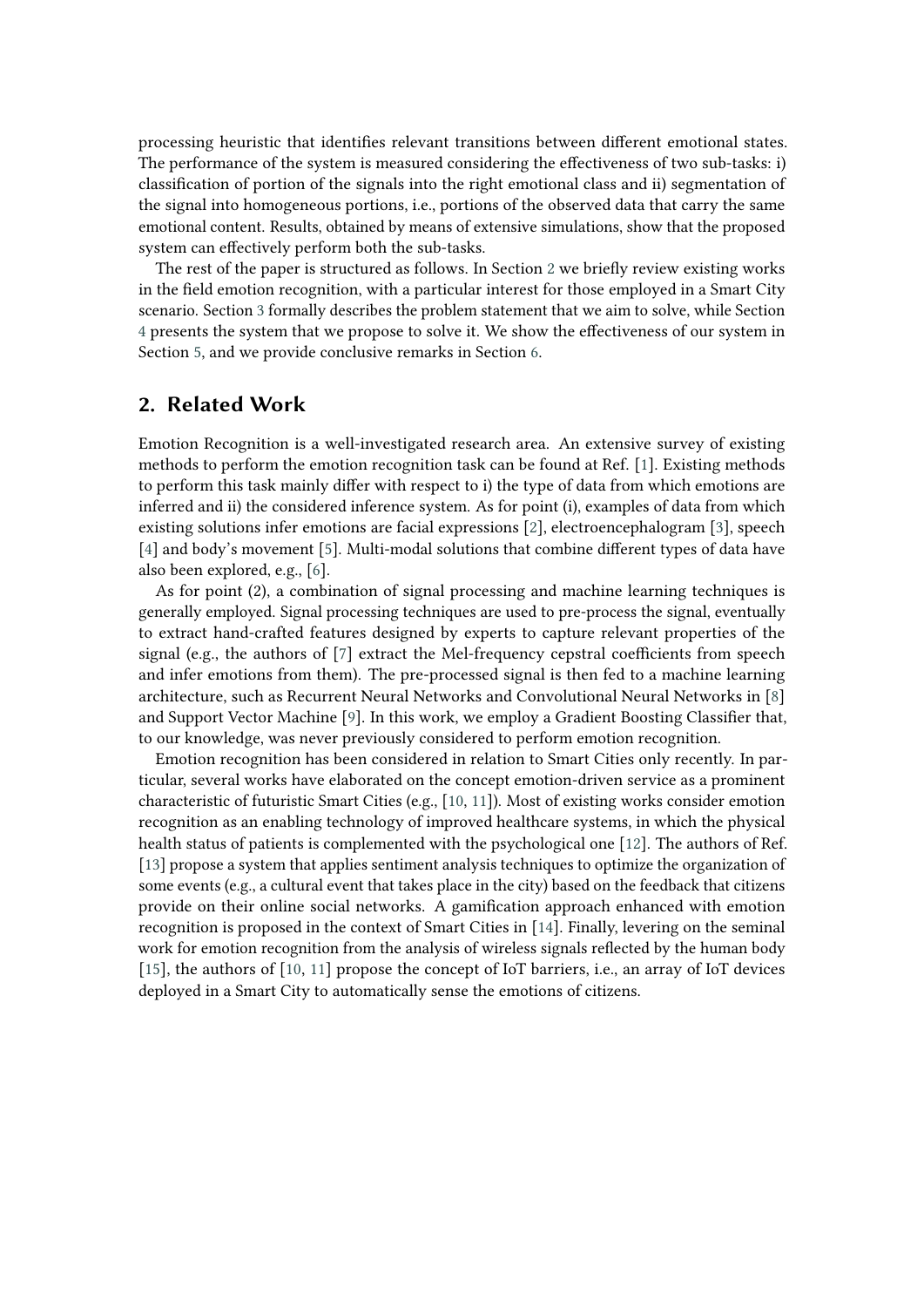#### <span id="page-3-0"></span>**3. Problem Statement**

The aim of this work is to infer the instants of transitions between two emotional states of a person from the analysis of her movements. We refer to the set of emotional states that a person can perceive as  $\mathcal{E} = \{0, 1\}$ , where 0 and 1 encode non-negative and negative emotional states, respectively (e.g., both joy and neutral state are encoded as 0, while frustration is encoded as 1). The movements of a person are represented as the trajectories and orientations of a set of salient joints, such as head, left and right hands, left and right knees, ... . More specifically, the state of each joint (say the *i*-th) at a given time instant  $t$  is univocally identified by a 3-components position tuple, i.e.,  $(x_i(t), y_i(t), z_i(t))$ , and by a 4-components orientation tuple (or *quaternion*), i.e.,  $\left(w_i^{(0)}\right)$  $_{i}^{(0)}(t), w_i^{(1)}$  $\mathcal{C}_i^{(1)}(t), \mathcal{w}_i^{(2)}$  $\hat{u}_i^{(2)}(t), w_i^{(3)}$  $\binom{(3)}{i}(t)$ . Therefore, the state of the  $i-th$  joint at time  $t$  is represented by a vector with 7 components, derived from the juxtaposition of the position and orientation tuples.

We develop an inference system, referred to as  $S$ , that, from the analysis of the movements of a person, performs a real-time estimation of the instants of transitions between her emotional states. More formally, the proposed system is designed to perform the following estimation:

$$
\mathcal{S}\left(x_i(t), y_i(t), z_i(t), w_i^{(0)}(t), w_i^{(1)}(t), w_i^{(2)}(t), w_i^{(3)}(t)\right) = \left\{t^{(\star)}|\hat{\mathcal{E}}\left(t^{(\star)} - dt\right) \neq \hat{\mathcal{E}}\left(t^{(\star)} + dt\right)\right\} \tag{1}
$$

where  $\hat{\mathcal{E}}$   $\big(t^{(\star)}\big)$  is the estimated emotional state at time  $t^{(\star)}$  and  $dt$  is the infinitesimal delta of time. By real-time estimate, we refer to the fact that each candidate transition instant  $t^{(\star)}$  has to be detected with a maximum delay of  $\gamma$  seconds. In other words, the detection of instant  $t^{(\star)}$ should not be performed later than  $t^{(\star)} + \gamma$ . In our experiments, we consider  $\gamma = 6s$ .

### <span id="page-3-1"></span>**4. Methodology**

#### **4.1. Data Acquisition**

The data acquisition is performed by a set of actors and an assistant. The assistant communicates to the actor the emotional state to be acted (i.e., non-negative or negative) and employs a software specifically tailored to label movements according to this state. Note that each actor performs her activity one at a time.

The dataset has been collected with the help of 6 actors, whose movements have been acquired with the Kinect 2.0 [\[16\]](#page-7-15), which provides information about positions and orientations of head and hands at a frequency of 30 Hz. The generic sample of the resulting dataset consists of the sequence of current positions and orientations of the head and hands (and is encoded as a vector of 21 = 7X3 components, i.e., 3 positions and 4 orientations for the three considered joints) and its associated binary state (i.e., 0 for the neutral and 1 for the negative state). In total, the dataset is made of 159 samples with an average duration of 120 seconds. During this period, on average, 5 negative emotions are acted, each with an average duration of 3 seconds. The remaining time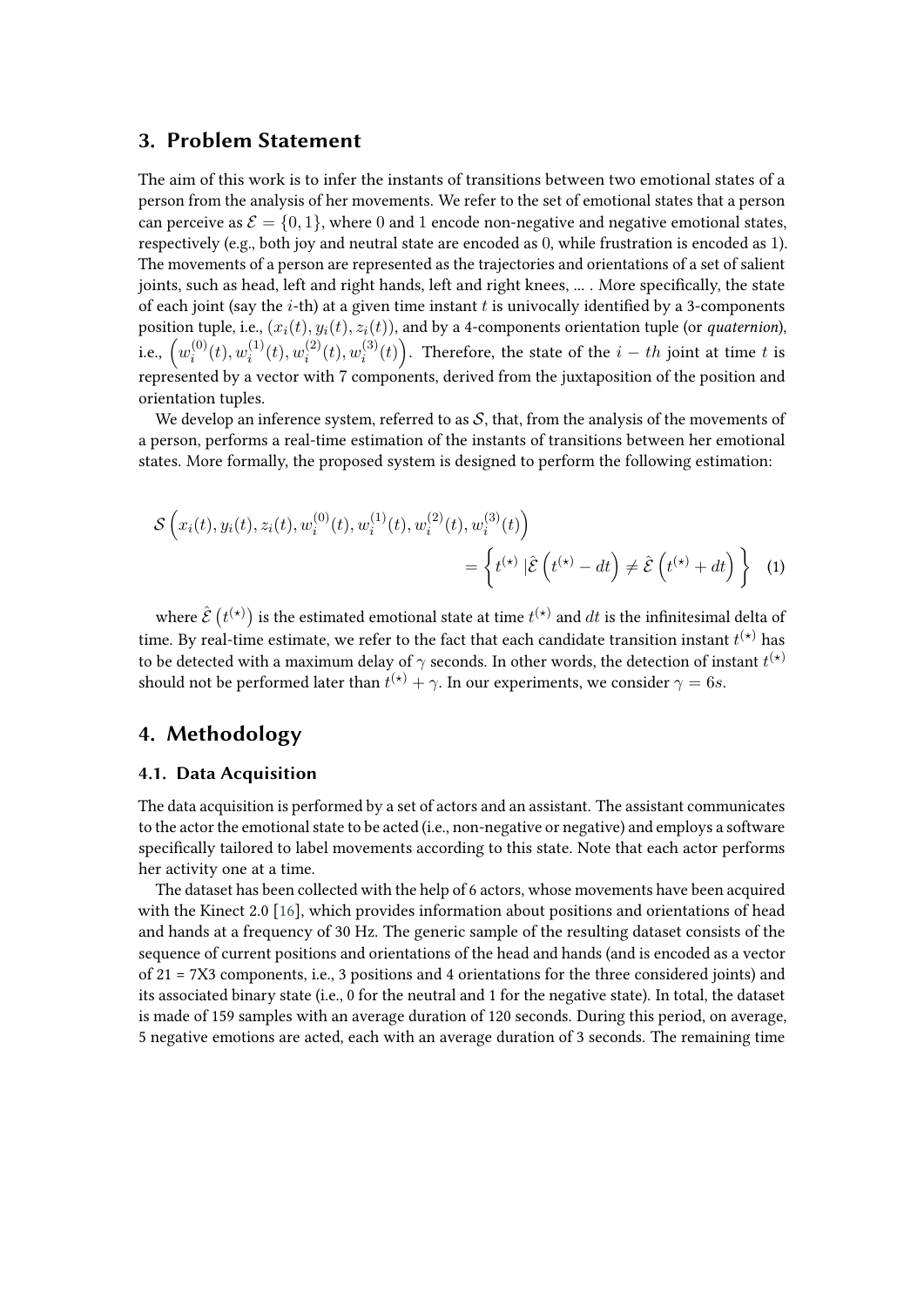

<span id="page-4-0"></span>**Figure 1:** Representation of the proposed inference system

actors are in neutral state. It is important to remark that, during the neutral states, actors have been asked to be as much natural as possible, and to avoid rigid postures that would have made the disambiguation between neutral and negative emotions trivial.

### **4.2. Inference System**

The objective of the proposed inference system is to identify the instants of transitions between a negative and a neutral state or, in other words, to detect when negative states finish. To make this possible, we exploit signal processing and machine learning strategies to develop a data processing pipeline, which consists in the following four main phases, which are performed in real-time: i) windowing, ii) preprocessing, iii) classification and iv) segmentation. These phases are described in the following, and depicted in Fig. [1.](#page-4-0)

#### **4.2.1. Windowing**

In the windowing phase, the signal (i.e., movements of positions and orientations) is sliced into overlapping windows of fixed length. The type, length and overlapping percentages of the windows are hyperparameters of our system that, after some heuristic optimization, have been set to: rectangular window, length of 2 seconds and overlapping of 50%, respectively.

#### **4.2.2. Pre-Processing**

The windowed signals represent the evolution over some time (and, specifically, of a window's length time, i.e., 2 seconds) of positions and orientations of head and hands. The signal in the temporal domain already carries significant information for the considered inference task, but other relevant information is more evident from the signal in the frequency domain. Hence, the module of the Fourier Transform is also computed. Other features have also been extracted (e.g., the distance between hands over time), but from numerical assessments they did not prove able to increment the effectiveness of the system. Hence, they have been discarded. The signal resulting from the pre-processing phase is therefore a window both in the time and frequency domains. This signal is then fed to the machine learning module described in the following subsection.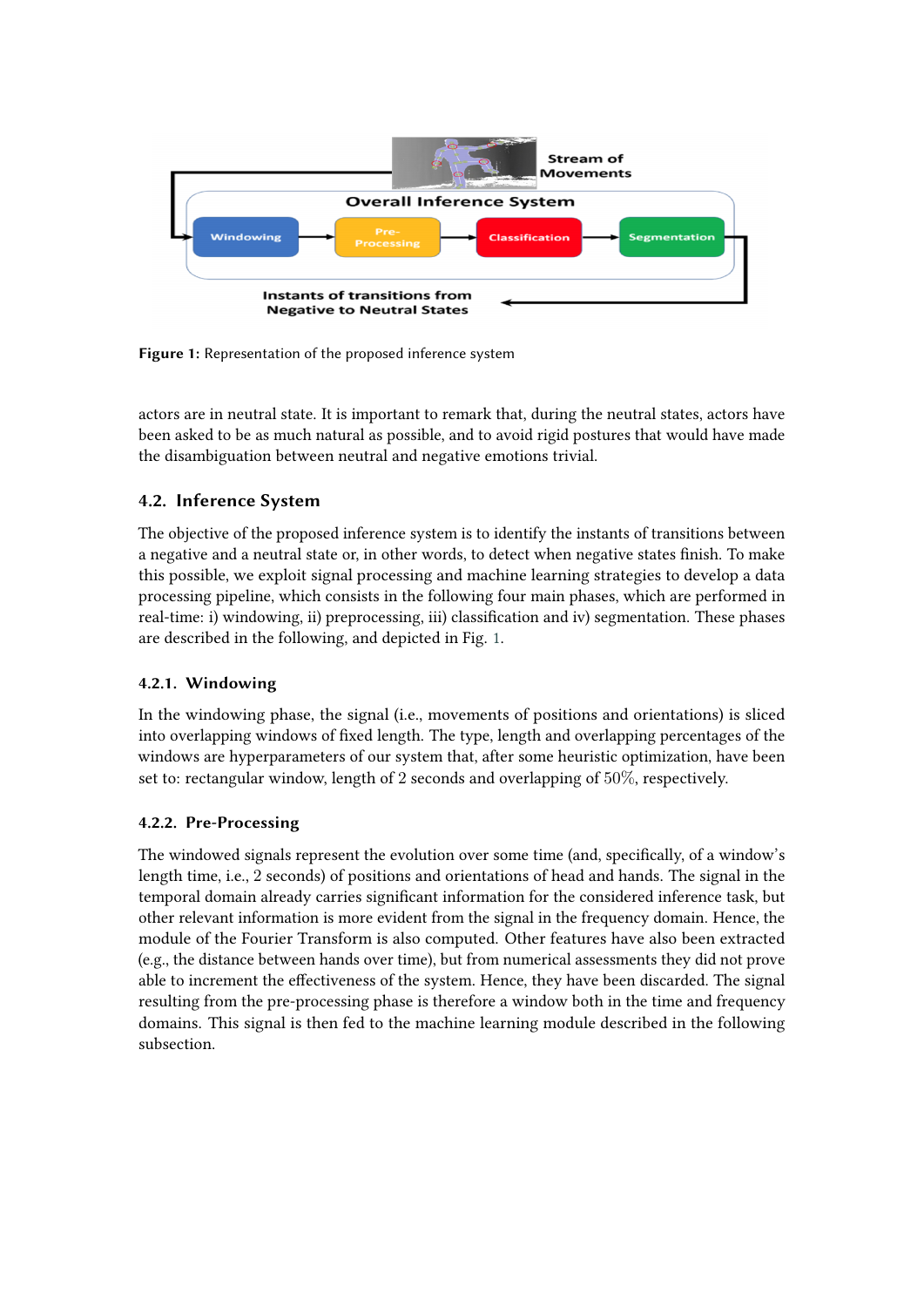#### **4.2.3. Classification**

The machine learning module is based on a Gradient Boosting Classifier composed of 100 estimators. This machine algorithm has been selected mainly because of its capability to avoid over-fitting issues, which are likely to occur given the limited size of the considered training set. The machine learning module takes as input the signal described above (i.e., a window of the stream of movement), and returns a binary value encoding the inferred emotional state (i.e., 0 for the neutral and 1 for the negative states, respectively). Hence, the classification module outputs a stream of  $0s$  and  $1s$ , which correspond to the inferred class for each window of the overall stream.

#### **4.2.4. Segmentation**

The segmentation module aims to identify only the relevant instants of transitions between negative and neutral states given the sequences of classes predicted by the classification module. Let us firstly note that, in case the previous classification was perfect, the segmentation task would be trivial. Indeed, in this case it would have been enough to identify transitions from class 1 (i.e., negative state) to class 0 (i.e., neutral state). However, the classification process is prone to errors, which in turn affects also the segmentation. To tackle this issue, we propose a heuristic approach capable of identifying relevant transitions only and to discard the spurious ones (e.g., occasional transitions between states).

### <span id="page-5-0"></span>**5. Results**

The effectiveness of the proposed inference system is evaluated considering its ability to detect only the relevant transitions between negative and neutral states. Specifically, the set of instants of detected transitions (i.e., the output of the segmentation module) is compared with the ground truth set of instants of actual transitions. An inferred transition instant (say  $t^*$ ) is considered to be correct if there is a corresponding t in the ground truth set such that  $t - \eta < t^* < t + \eta$ , where  $n$  is a value of tolerance set to 3 seconds. The considered metrics to evaluate the performance of the proposed system are the Precision, Recall and F-score. The precision is the percentage of predicted instants that are actually transition points. The recall is the percentage of the actual transition instants that are correctly predicted. The F-score is a metric that balances precision and recall. While the performance of the overall system is measured as described, it is also important to show the result of the classification process, which is a fundamental building block for the overall inference system. The performance of the classification is also evaluated considering Precision, Recall and F-score. In this case, the meaning of these metrics is as follows: the precision is the percentage of predicted classes that are correctly estimated; the recall is the percentage of ground truth classes that are correctly predicted; the F-score balances precision and recall. Performance of both the overall inference system (i.e., segmentation part) and of the intermediate classification process are summarized in Table [1.](#page-6-1)

From these results, it is possible to observe that the inference system i) effectively classifies the windows in which the stream of movements is sliced, and ii) effectively identifies relevant transitions between negative and neutral states. In fact, the F-scores of both the processes are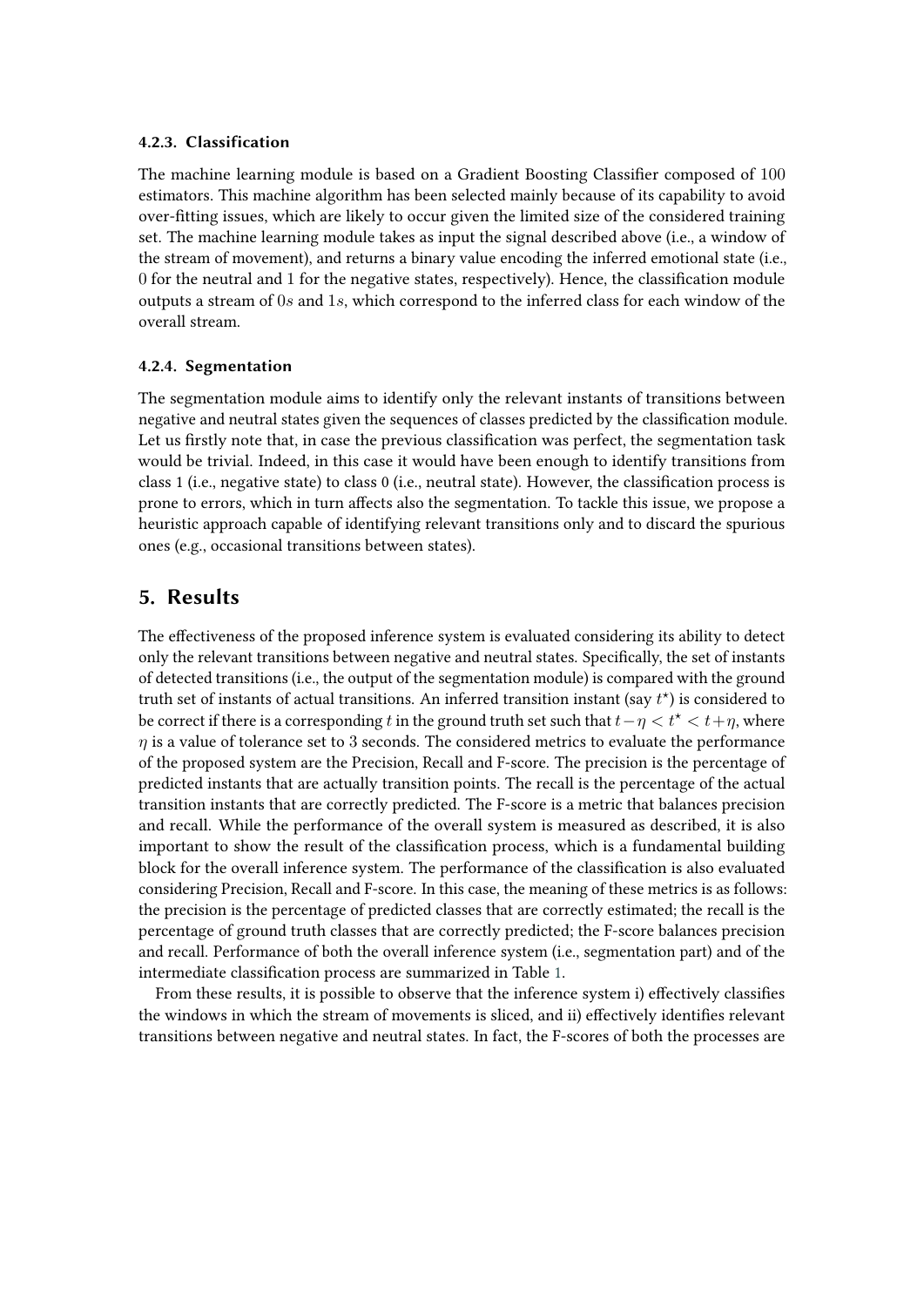<span id="page-6-1"></span>

|                       | Precision | Recall | <b>F-Score</b> |
|-----------------------|-----------|--------|----------------|
| <b>Classification</b> | 0.81      | 0.80   | 0.81           |
| Segmentation          | 0.78      | 0.80   | 0.79           |

#### **Table 1**

Performance of the proposed system, measured considering Precision, Recall and F-score, in the subtasks of Classification and Segmentation

fairly high, which makes the overall system suitable for being used in real contexts. Moreover, we note a high balance between performance of the classification and of the segmentation. Given that the segmentation highly relies on the previous classification process, it is possible to conclude that the proposed heuristic is able to effectively exploit the output of the classification, without introducing other significant errors. Finally, it is also important to note that precision and recall are also fairly balanced, both in the classification and in the segmentation process. This implies that the overall system does not have a biased behavior (e.g., either to over-segmented or to down-segment).

## <span id="page-6-0"></span>**6. Conclusion**

In this paper, we have proposed an inference system that estimates the instants of transitions between non-negative and negative affective states of a person from her body movements. The system is a two-layers architecture, where the first layer classifies portions of the observation (i.e., body's movements) into one of the aforementioned classes, while the second layer identifies the transitions between two successive effective states (process that we refer to as segmentation). Given that the classification process introduces errors that affect the overall system, the segmentation process is aimed to select only the relevant transitions between the detected emotional states. In our work, segmentation is performed by means of an heuristic approach. The system has been evaluated on data that we collected using the Kinect 2.0 technology, and its performance is evaluated in both the first phase (i.e., the classification into non-negative or negative emotions) and in the second one (i.e., segmentation). Results show that Precision, Recall and F-score are fairly high and balanced (i.e., around 0.8), which suggests that the proposed system is already applicable in a real Smart City scenario. As a future work, we plan to optimize the overall system by using a higher volume of training data, as well as by implementing other data processing strategies.

# **Acknowledgement**

This research was funded by the EU EIT Manufacturing initiative through the V-Machina project.